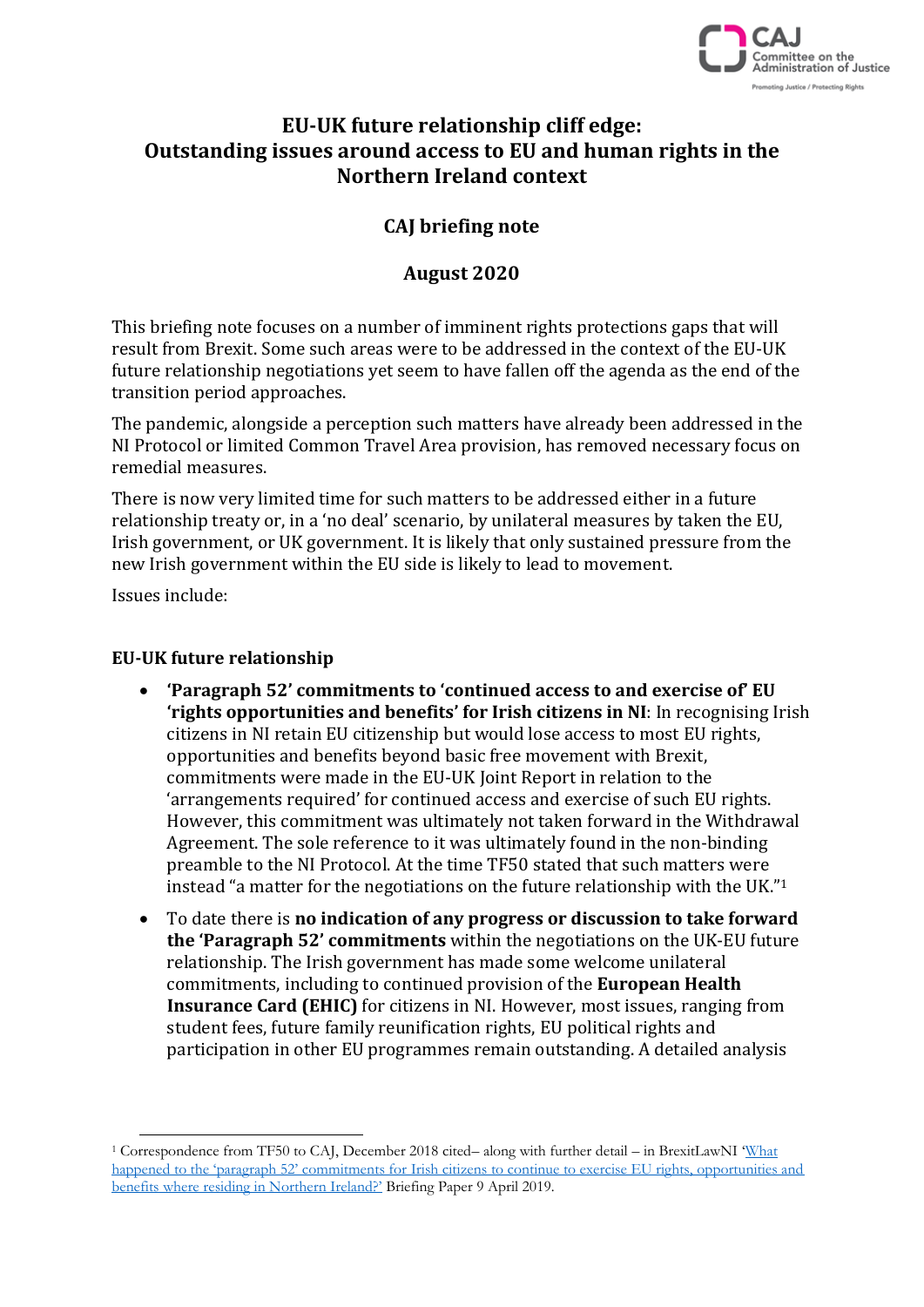and recommendations on these issues are found in a recent report commissioned by the NI and Irish Human Rights Commissions; 2

- The UK was ultimately compelled by the *DeSouza* **case** to amend immigration rules to remove its restrictions preventing NI-born Irish citizens from applying to the EU Settlement Scheme to retain EU citizens rights under Part II of the Withdrawal Agreement. This means among other provisions EU rights to family reunification will be retained in NI, but it is time limited within the timeframe of the Settlement Scheme. The post-DeSouza changes also succeed in embedding the GFA principle of **equality of treatment for British and Irish citizens in NI** as the provision to retain such EU rights via the Settlement Scheme were extended to NI born British Citizens too. This sets a precedent to explore mechanisms to extend any 'paragraph 52' provision across the community;
- **ECHR:** incorporation of the ECHR into NI law is a core component of the GFA, including direct access to the courts and remedies for breaches. EHCR adherence was also protected by UK membership of the EU. Whilst the October 2019 UK-EU Political Declaration affirmed a UK commitment to the ECHR, this was quickly rolled back on. <sup>3</sup> In addition in March, the UK Government introduced the Overseas (Service Personnel and Veterans) Bill to limit liability for UK war crimes (including torture) abroad. The Bill -in relation to war crimes- would already regress ECHR incorporation through the Human Rights Act, limiting direct access to the courts and remedies for breaches;
- **Workers' Rights:** common 'level playing field' provisions on labour and social standards were stripped out of the original NI Backstop and not replicated in the current Protocol. There is no indication they will be addressed for NI as part of the future relationship.

#### **Withdrawal Agreement: implementation gaps**

- **Frontier Workers:** the Withdrawal Agreement allows the retention of EU rights both for EU citizens resident in the UK prior to Brexit but also for Frontier Workers. This is particularly relevant to persons working in NI but resident in the Republic. However, the Home Office is yet to make any administrative arrangement for Frontier Workers equivalent to the Settlement Scheme and it remains unclear how such retained EU rights will be accessed in practice. Irish citizen frontier workers would retain a right to enter and work in NI under the (UK) Immigration and Social Security Coordination (EU Withdrawal) Bill. The situation of other EU citizens frontier workers resident in the south and working in NI remains uncertain and precarious at this late stage in the transition period;
- **Dedicated Mechanisms: UK commitment to 'no diminution' of some GFA rights as a result of Brexit.** This commitment in Article 2 and Annex 1 of the NI Protocol was legislated for under the European Union (Withdrawal Agreement)

 $\overline{a}$ <sup>2</sup> Sylvia de Mars, Colin Murray, Aoife O'Donoghue & Ben Warwick '[Continuing EU Citi](https://www.nihrc.org/publication/detail/continuing-eu-citizenship-rights-opportunities-and-benefits-in-northern-ireland-after-brexit)zenship "Rights, [Opportunities and Benefits" in Northern Ireland after Brexit](https://www.nihrc.org/publication/detail/continuing-eu-citizenship-rights-opportunities-and-benefits-in-northern-ireland-after-brexit) (NIHRC & IHREC, MARCH 2020)

<sup>&</sup>lt;sup>3</sup> For a narrative on the EHCR and Brexit see: Lucy Moxham & Oliver Garner (Bingham Centre for the Rule of Law) '[Will the UK uphold its commitment to human rights](https://blogs.lse.ac.uk/brexit/2020/06/30/long-read-will-the-uk-uphold-its-commitment-to-human-rights)?' LSE Blogs 30 June  $2020 <$  />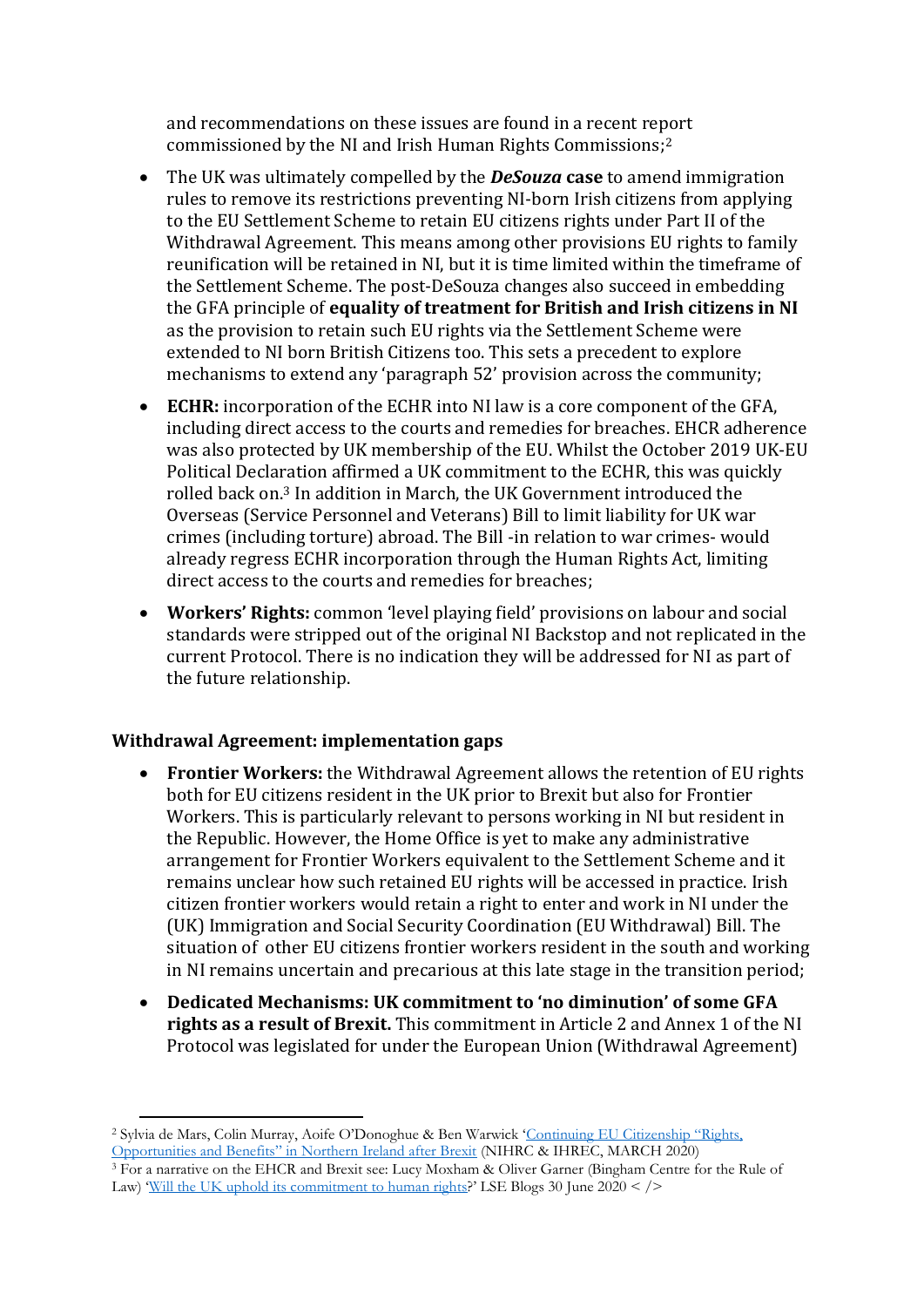Act 2020, and the UK recently produced an 'Explainer' document.<sup>4</sup> Annex 1 contains a non-exhaustive list of six EU equality directives, although other directives (Parental Leave Directive and Pregnant Workers Directive etc) are within scope of the specified 'Rights, Safeguards and Equality of Opportunity' sections of the GFA. It remains to be seen if the NI Human Rights and Equality Commissions will receive adequate resources to discharge their functions, and as to whether interpretive attempts will be made to restrict the scope of the commitment to limit its enforcement.

### **Free movement in the UK-Ireland Common Travel Area (CTA)**

- At present **UK law** expressly provides there will be **no immigration/passport control** on journeys in the CTA, including the land border. **Irish law** also exempts **Irish citizens** and all other persons exercising **EU rights** from duties to carry and present passports on crossing the land border. In practice, there have long been concerns regarding irregular passport requests with no clear legal basis targeting persons on the basis of at times quite blatant racial discrimination. On the UK side this has manifested itself most often in 'ad hoc' checks in NI ports and airports on domestic flights to Great Britain; on the Irish side the law itself is inherently discriminatory permitting passport checks on non-EU but not EU citizens, and is most often manifest in irregular checks cross border bus services;
- In relation to **post-Brexit policy** the UK has stated as a matter of policy there will be **"no immigration controls whatsoever"** on the land border as part of future border arrangements.<sup>5</sup> No similar commitment has however been made by the Irish government whose duties to carry passports over the land border will **de facto be extended to British citizens** once they cease to be treated as EU citizens after the transition period, creating a community differential for NI residents as to who has to carry a passport;
- Despite the express provisions of UK immigration law the UK has not made commitments to discontinue **ad hoc passport checks on NI-GB routes**, limiting its commitment to stating there will be no 'regular' controls on such routes.<sup>6</sup> Coupled with the UK policy direction of rolling out 'hostile environment' measures to EU citizens and 'in country' immigration checks already proportionally four times higher in Belfast than London, <sup>7</sup> our fears of NI becoming 'one big border' post-Brexit are already surfacing;
- **UK Electronic Travel Authorisation (ETA):** The present policy direction (inconsistent with past practice) is of restricting CTA free movement to British and Irish citizens. <sup>8</sup> The UK does not propose any provision -even for other permanent residents- in the context of the island of Ireland. This risks creating a 'hard border' for many EU citizens and other non-visa nationals who presently

<sup>5</sup> HM Government "The UK's Points[-Based Immigration System Further Details](https://www.gov.uk/government/publications/uk-points-based-immigration-system-further-details-statement)" July 2020 CP258, para 4.

 $\overline{a}$ 

<sup>7</sup> Maresa Fagan & Luke Butterly ['Scale of immigration checks higher in Belfast than London'](https://thedetail.tv/articles/scale-of-immigration-checks-higher-in-belfast-than-london) *The Detail* 8 June 2020. <sup>8</sup> See for example (UK-Ireland) [Memorandum of Understanding concerning the Common Travel Area and](https://www.gov.uk/government/publications/memorandum-of-understanding-between-the-uk-and-ireland-on-the-cta)  [associated reciprocal rights and privileges,](https://www.gov.uk/government/publications/memorandum-of-understanding-between-the-uk-and-ireland-on-the-cta) 8 May 2019, para 6.

<sup>4</sup> [UK Government commitment to "no diminution of rights, safeguards and equality of opportunity" in Northern](https://www.gov.uk/government/publications/protocol-on-irelandnorthern-ireland-article-2)  [Ireland: What does it mean and how will it be implemented?](https://www.gov.uk/government/publications/protocol-on-irelandnorthern-ireland-article-2) (NIO, 7 August 2020)

<sup>&</sup>lt;sup>6</sup> HM Government "The UK's Points[-Based Immigration System Further Details](https://www.gov.uk/government/publications/uk-points-based-immigration-system-further-details-statement)" July 2020 CP258, para 4.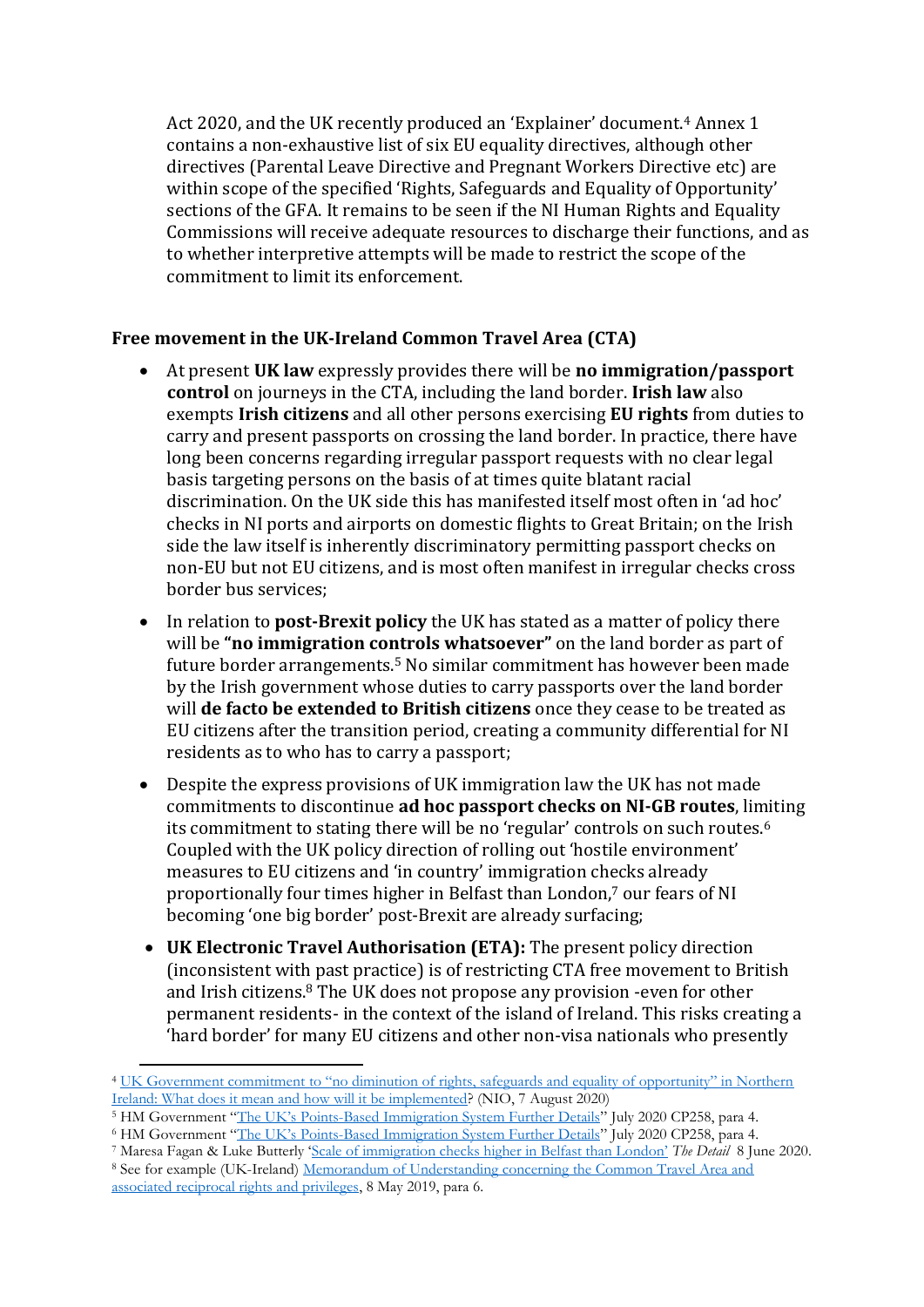move freely into NI local journeys across the land border as part of their daily lives, whether this is for shopping, visiting friends, part of a shared care arrangement etc. This problem is manifest in the Home Office 'ETA' proposals to introduce an electronic pre-clearance requirement, similar to the US ESTA system, for travel to the UK. The ETA system will exempt Irish (and British citizens) but usually require EU citizens and non EU citizens who do not require visas (e.g. Brazilians, US citizens etc) to obtain ETA pre-clearance before travel. There is no plan to exempt local journeys in the CTA, including those across the land border. EU citizens with 'settled status' in the UK should be exempt (but may face difficulties in proving same). Yet this will not be an option for EU citizens who live and work south of the border but regularly travel into NI. This reflects an existing problem for non EU nationals who require visas and cannot travel between NI and the border counties. Far from being addressed this exclusion will now be extended to much larger numbers of persons who may have long lived lives on both sides of the border. Whilst the 'hard border' is to remain invisible, crossing it without an ETA could lead to arrest, detention and consequent removal or subsequent refusal of permission to enter the UK.<sup>9</sup>

#### **'Reciprocal' or 'Associated Rights' of the CTA**

 $\overline{a}$ 

- **Limited 'reciprocal rights' of the CTA are not a solution to ensure the GFA requirement of equality of treatment for Irish and British citizens in NI<sup>10</sup> currently provided for by EU law:** Since the Brexit referendum the hitherto unknown concept of 'reciprocal rights' of the CTA has been regularly talked up. For both States this concept admittedly provides a solution for continued entry and residence of Irish citizens into Britain and British Citizens into the Republic of Ireland respectively once EU law (the legal basis for such free movement for almost the past half century) ceases to have effect. EU free movement law has to date has been the legislative underpinning for compliance with the core GFA principle of equality of treatment for British and Irish citizens in NI across a broad range of provision**.** The far more limited (in terms of scope and legal force) 'reciprocal rights' of the CTA fall well short of replacing this in many areas leaving significant gaps;
- **CTA progress has been welcome but limited**: progress has included the 2019 (non-binding) bilateral Memorandum of Understanding and a welcome treaty and primary legislation on social security coordination. <sup>11</sup> There are however many gaps, e.g. there is no provision for cross-border health care, reciprocal voting rights exclude referendums, and rights to be joined by family members are not covered. Ongoing bilateral discussions and the CTA Forum have largely

<sup>9</sup> For a detailed narrative on passport and immigration checks in the CTA see: CAJ briefing paper June 2019 – CTA border checks; and specifically on ETA: ''Electronic Travel Authorisation and the Common Travel Area: How can proposals for pre-travel authorisation work on the Ireland/NI land border? CAJ Briefing August 2020. <sup>10</sup> UK Brexit position papers have openly acknowledged GFA birthrights to the people of NI "…to identify themselves and be accepted as British or Irish or both, as they may so choose; [and] to equal treatment irrespective

of their choice**.**" HM Government, 'Northern Ireland and Ireland Position Paper' 16 August 2017, Paragraph 12. <sup>11</sup> UK/Ireland: Convention on Social Security [CS Ireland No.1/2019]

<https://www.gov.uk/government/publications/cs-ireland-no12019-ukireland-convention-on-social-security>